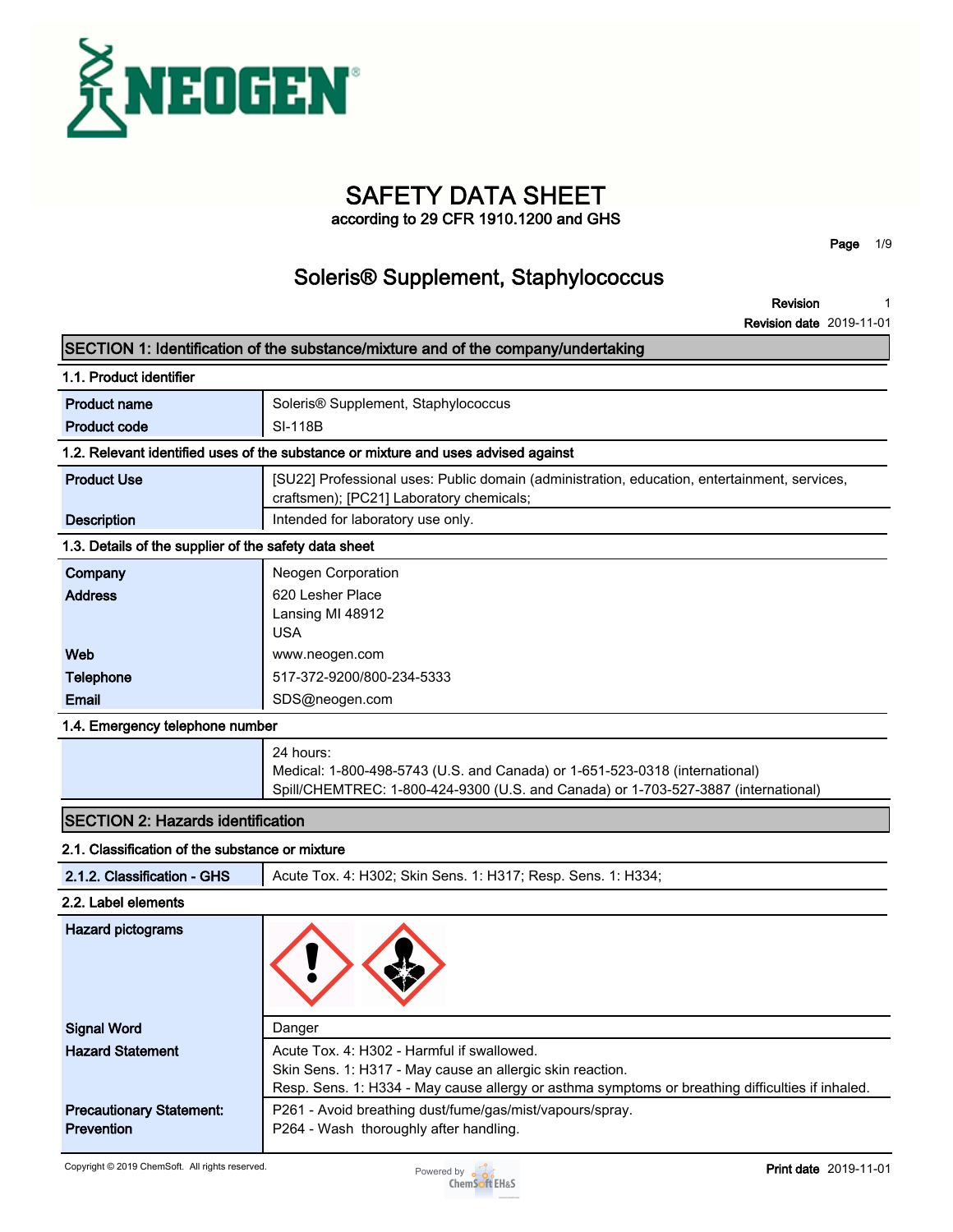**Revision 1**

**Revision date 2019-11-01**

## **2.2. Label elements**

|                                 | P270 - Do no eat, drink or smoke when using this product.                                      |
|---------------------------------|------------------------------------------------------------------------------------------------|
|                                 | P272 - Contaminated work clothing should not be allowed out of the workplace.                  |
|                                 | P280 - Wear protective gloves/protective clothing/eye protection/face protection.              |
|                                 | P284 - [In case of inadequate ventilation] wear respiratory protection.                        |
| <b>Precautionary Statement:</b> | P301+P312 - IF SWALLOWED: Call a POISON CENTER/doctor/ /if you feel unwell.                    |
| Response                        | P302+P352 - IF ON SKIN: Wash with plenty of water/.                                            |
|                                 | P304+P340 - IF INHALED: Remove person to fresh air and keep comfortable for breathing.         |
|                                 | P330 - Rinse mouth.                                                                            |
|                                 | P333+P313 - If skin irritation or rash occurs: Get medical advice/attention.                   |
|                                 | P342+P311 - If experiencing respiratory symptoms: Call a POISON CENTER/doctor/.                |
| <b>Precautionary Statement:</b> | P501 - Dispose of contents/container to an approved waste disposal facility in accordance with |
| <b>Disposal</b>                 | local and national regulations.                                                                |
| 2.3. Other hazards              |                                                                                                |

**Other hazards None known.** 

## **SECTION 3: Composition/information on ingredients**

#### **3.2. Mixtures**

#### **EC 1272/2008**

| Colistin sulfate salt<br>20 - 30% Acute Tox. 3: H301;<br>1264-72-8<br>215-034-3<br>20 - 30% Acute Tox. 4: H302; Skin<br>Nalidixic acid<br>389-08-2<br>206-864-7<br>Sens. 1: H317; Resp. Sens.<br>1: H334: | <b>Chemical Name</b> | Index No. | CAS No. | EC No. | <b>REACH Registration</b><br><b>Number</b> | Conc.<br>$($ %w/w $)$ | Classification |
|-----------------------------------------------------------------------------------------------------------------------------------------------------------------------------------------------------------|----------------------|-----------|---------|--------|--------------------------------------------|-----------------------|----------------|
|                                                                                                                                                                                                           |                      |           |         |        |                                            |                       |                |
|                                                                                                                                                                                                           |                      |           |         |        |                                            |                       |                |

### **Description**

**Concentrations listed are not product specifications.**

## **Further information**

**Full text of Hazard Statements listed in this Section is provided in Section 16.**

### **SECTION 4: First aid measures**

#### **4.1. Description of first aid measures**

| <b>Inhalation</b>   | Move the exposed person to fresh air. If breathing is difficult give oxygen. If breathing stops,<br>provide artificial respiration. Seek medical attention if irritation or symptoms persist.                             |
|---------------------|---------------------------------------------------------------------------------------------------------------------------------------------------------------------------------------------------------------------------|
| Eye contact         | Rinse immediately with plenty of water. Contact lenses should be removed. Seek medical attention<br>if irritation or symptoms persist.                                                                                    |
| <b>Skin contact</b> | Remove contaminated clothing. Wash with soap and water. Seek medical attention if irritation or<br>symptoms persist.                                                                                                      |
| Ingestion           | Do not induce vomiting unless told to do so by the poison control center or doctor. Rinse mouth<br>thoroughly. Never give anything by mouth to an unconscious person. Get medical advice/attention<br>if you feel unwell. |
|                     | 4.2. Most important symptoms and effects, both acute and delayed                                                                                                                                                          |
| Inhalation          | May cause allergy or asthma symptoms or breathing difficulties if inhaled. May cause irritation to<br>respiratory system.                                                                                                 |
| Eye contact         | May cause irritation to eyes.                                                                                                                                                                                             |
| <b>Skin contact</b> | May cause irritation to skin. May cause dermatitis.                                                                                                                                                                       |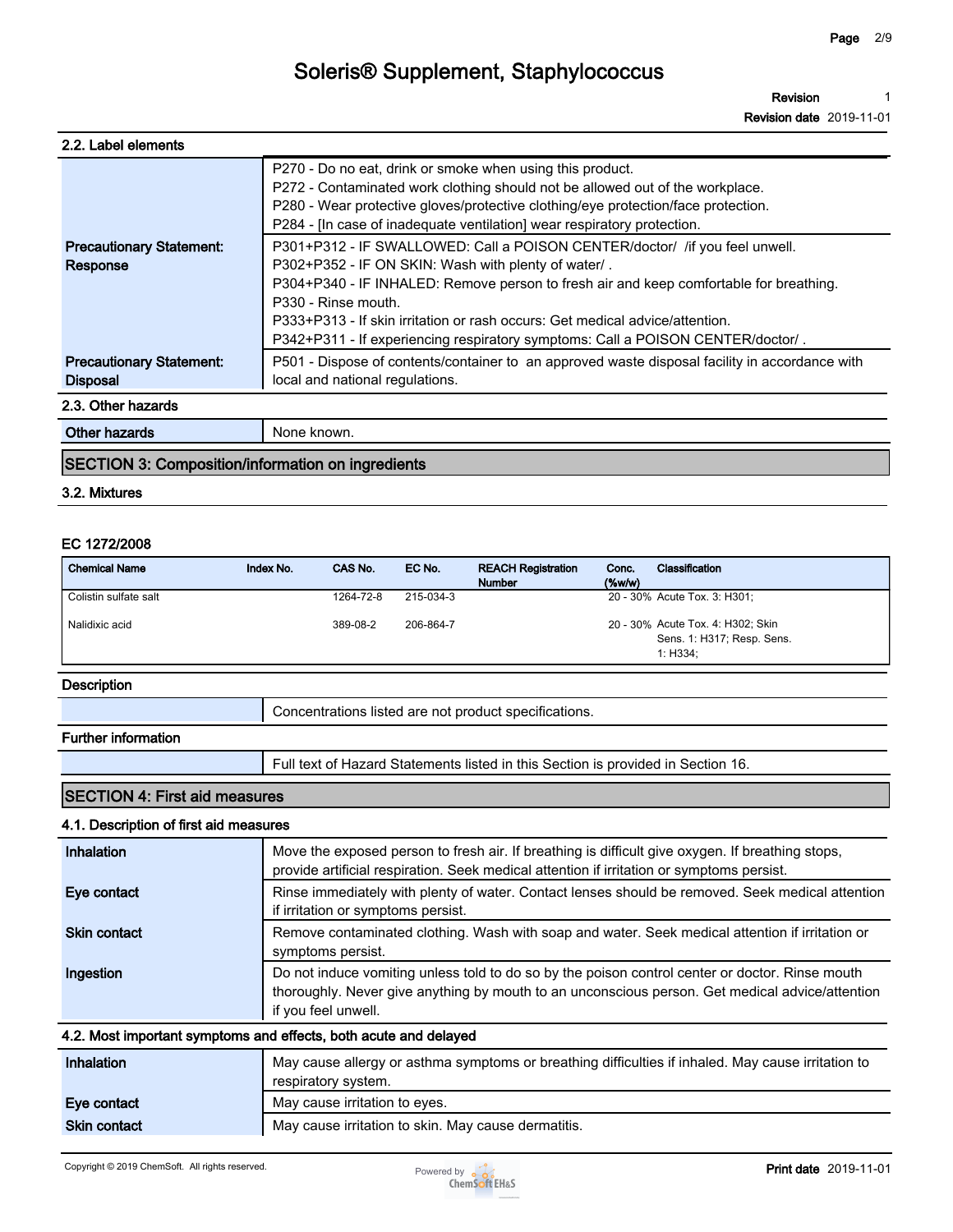**Revision 1**

**Revision date 2019-11-01**

|                                                                   | 4.2. Most important symptoms and effects, both acute and delayed                                                                                                                                                                                                                                                                                                                                                                                        |
|-------------------------------------------------------------------|---------------------------------------------------------------------------------------------------------------------------------------------------------------------------------------------------------------------------------------------------------------------------------------------------------------------------------------------------------------------------------------------------------------------------------------------------------|
| Ingestion                                                         | Ingestion may cause nausea and vomiting. May cause oral mucosal irritation.                                                                                                                                                                                                                                                                                                                                                                             |
|                                                                   | 4.3. Indication of any immediate medical attention and special treatment needed                                                                                                                                                                                                                                                                                                                                                                         |
|                                                                   | Remove the affected person from the source of contamination immediately. Transfer to hospital if<br>there are burns or symptoms of poisoning. Seek medical attention if irritation or symptoms persist.<br>If medical advice is needed, have product container or label at hand.                                                                                                                                                                        |
| <b>SECTION 5: Firefighting measures</b>                           |                                                                                                                                                                                                                                                                                                                                                                                                                                                         |
| 5.1. Extinguishing media                                          |                                                                                                                                                                                                                                                                                                                                                                                                                                                         |
|                                                                   | Use extinguishing media appropriate to the surrounding fire conditions.                                                                                                                                                                                                                                                                                                                                                                                 |
| 5.2. Special hazards arising from the substance or mixture        |                                                                                                                                                                                                                                                                                                                                                                                                                                                         |
|                                                                   | Irritant. Avoid raising dust. May form combustible dust/air mixture.                                                                                                                                                                                                                                                                                                                                                                                    |
| 5.3. Advice for firefighters                                      |                                                                                                                                                                                                                                                                                                                                                                                                                                                         |
|                                                                   | Do not breathe dust or vapor. Wear suitable respiratory equipment when necessary.                                                                                                                                                                                                                                                                                                                                                                       |
| <b>SECTION 6: Accidental release measures</b>                     |                                                                                                                                                                                                                                                                                                                                                                                                                                                         |
|                                                                   | 6.1. Personal precautions, protective equipment and emergency procedures                                                                                                                                                                                                                                                                                                                                                                                |
|                                                                   | Use as appropriate: Protective equipment, Protective clothing. Ensure adequate ventilation of the<br>working area. Avoid prolonged or repeated exposure.                                                                                                                                                                                                                                                                                                |
| 6.2. Environmental precautions                                    |                                                                                                                                                                                                                                                                                                                                                                                                                                                         |
|                                                                   | Prevent further spillage if safe. Clean spillage area thoroughly with plenty of water. Do not flush<br>into surface water. Do not let product contaminate subsoil.                                                                                                                                                                                                                                                                                      |
| 6.3. Methods and material for containment and cleaning up         |                                                                                                                                                                                                                                                                                                                                                                                                                                                         |
|                                                                   | Prevent further spillage if safe. Avoid formation of dust. Clean spillage area thoroughly with plenty<br>of water. Do not contaminate water by cleaning of equipment or disposal of wastes.                                                                                                                                                                                                                                                             |
| 6.4. Reference to other sections                                  |                                                                                                                                                                                                                                                                                                                                                                                                                                                         |
|                                                                   | See Section(s) 2, 8, and 13 for further information.                                                                                                                                                                                                                                                                                                                                                                                                    |
| <b>SECTION 7: Handling and storage</b>                            |                                                                                                                                                                                                                                                                                                                                                                                                                                                         |
| 7.1. Precautions for safe handling                                |                                                                                                                                                                                                                                                                                                                                                                                                                                                         |
|                                                                   | Adopt best Manual Handling considerations when handling, carrying and dispensing. Avoid contact<br>with eyes. Do not eat, drink or smoke in areas where this product is used or stored. Ensure<br>adequate ventilation of the working area. Do not contaminate water by cleaning of equipment or<br>disposal of wastes. Use as appropriate: Protective clothing.<br>Read the entire label and follow all use directions, restrictions, and precautions. |
| 7.2. Conditions for safe storage, including any incompatibilities |                                                                                                                                                                                                                                                                                                                                                                                                                                                         |
|                                                                   | Store in correctly labelled containers. Keep container tightly closed. Do not contaminate water,<br>food, or feed by storage or disposal. Follow label instructions.                                                                                                                                                                                                                                                                                    |
| 7.3. Specific end use(s)                                          |                                                                                                                                                                                                                                                                                                                                                                                                                                                         |
|                                                                   | See Section(s) 1.2 for further information.                                                                                                                                                                                                                                                                                                                                                                                                             |
| <b>SECTION 8: Exposure controls/personal protection</b>           |                                                                                                                                                                                                                                                                                                                                                                                                                                                         |
| 8.2. Exposure controls                                            |                                                                                                                                                                                                                                                                                                                                                                                                                                                         |
|                                                                   |                                                                                                                                                                                                                                                                                                                                                                                                                                                         |

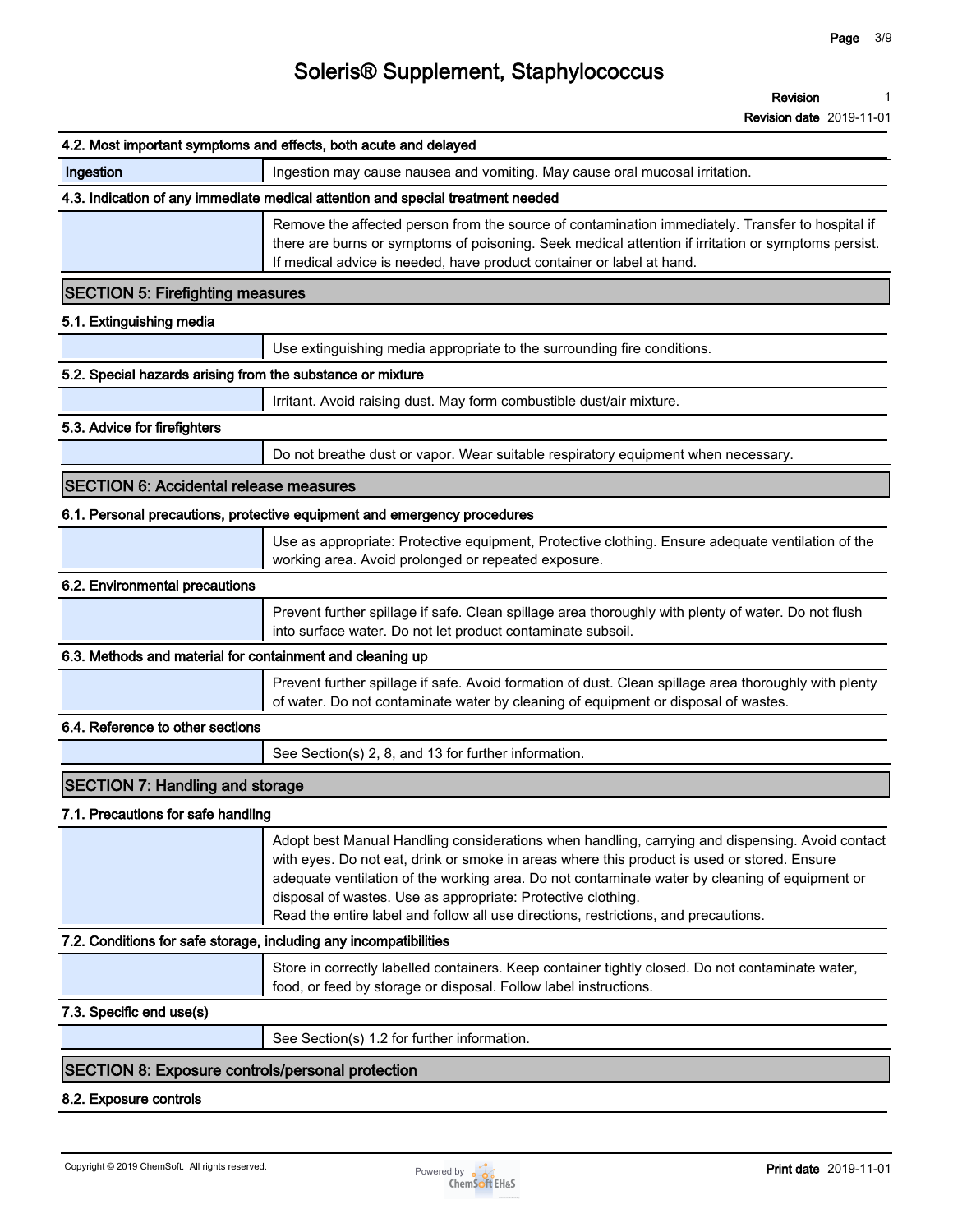## **8.2. Exposure controls**

| Appropriate engineering<br>controls  | Ensure adequate ventilation of the working area.                                                                                                                                                                    |
|--------------------------------------|---------------------------------------------------------------------------------------------------------------------------------------------------------------------------------------------------------------------|
| Individual protection measures       | Use as appropriate: Protective equipment.                                                                                                                                                                           |
| Eye / face protection                | Wear eye/face protection.                                                                                                                                                                                           |
| Skin protection - Hand<br>protection | Wear suitable gloves. Wash the outside of gloves before removing them. Wash hands thoroughly<br>with soap and water after handling and before eating, drinking, chewing gum, using tobacco, or<br>using the toilet. |
| <b>Skin protection - Other</b>       | Use as appropriate: Protective clothing.                                                                                                                                                                            |
| <b>Respiratory protection</b>        | In case of insufficient ventilation, wear suitable respiratory equipment.                                                                                                                                           |
| Occupational exposure<br>controls    | Exposure above the recommended occupational exposure limit (OEL) may cause adverse health<br>effects. Protect clothing from contact with the product. Provide chemical shower. Provide eye wash<br>station.         |

## **SECTION 9: Physical and chemical properties**

#### **9.1. Information on basic physical and chemical properties**

|                                                | State Solid/Powder                        |
|------------------------------------------------|-------------------------------------------|
|                                                | <b>Color</b> White                        |
|                                                | Odor   Odorless/Slight                    |
|                                                | Odor threshold   No data available        |
|                                                | pH No data available                      |
|                                                | Melting point   No data available         |
|                                                | Freezing Point   No data available        |
|                                                | <b>Boiling point</b> Not applicable.      |
|                                                | Flash point   No data available           |
|                                                | <b>Evaporation rate</b> No data available |
| Flammability limits No data available          |                                           |
|                                                | Vapor pressure No data available          |
|                                                | Vapor density No data available           |
|                                                | Relative density   No data available      |
| <b>Partition coefficient</b> No data available |                                           |
| Autoignition temperature   No data available   |                                           |
|                                                | Viscosity   Not applicable.               |
| <b>Explosive properties</b> No data available  |                                           |
| Oxidizing properties No data available         |                                           |
|                                                | Solubility Soluble in water               |

#### **9.2. Other information**

| VOC (Volatile organic Not applicable.       |  |
|---------------------------------------------|--|
| compounds)                                  |  |
| <b>SECTION 10: Stability and reactivity</b> |  |

### **10.1. Reactivity**

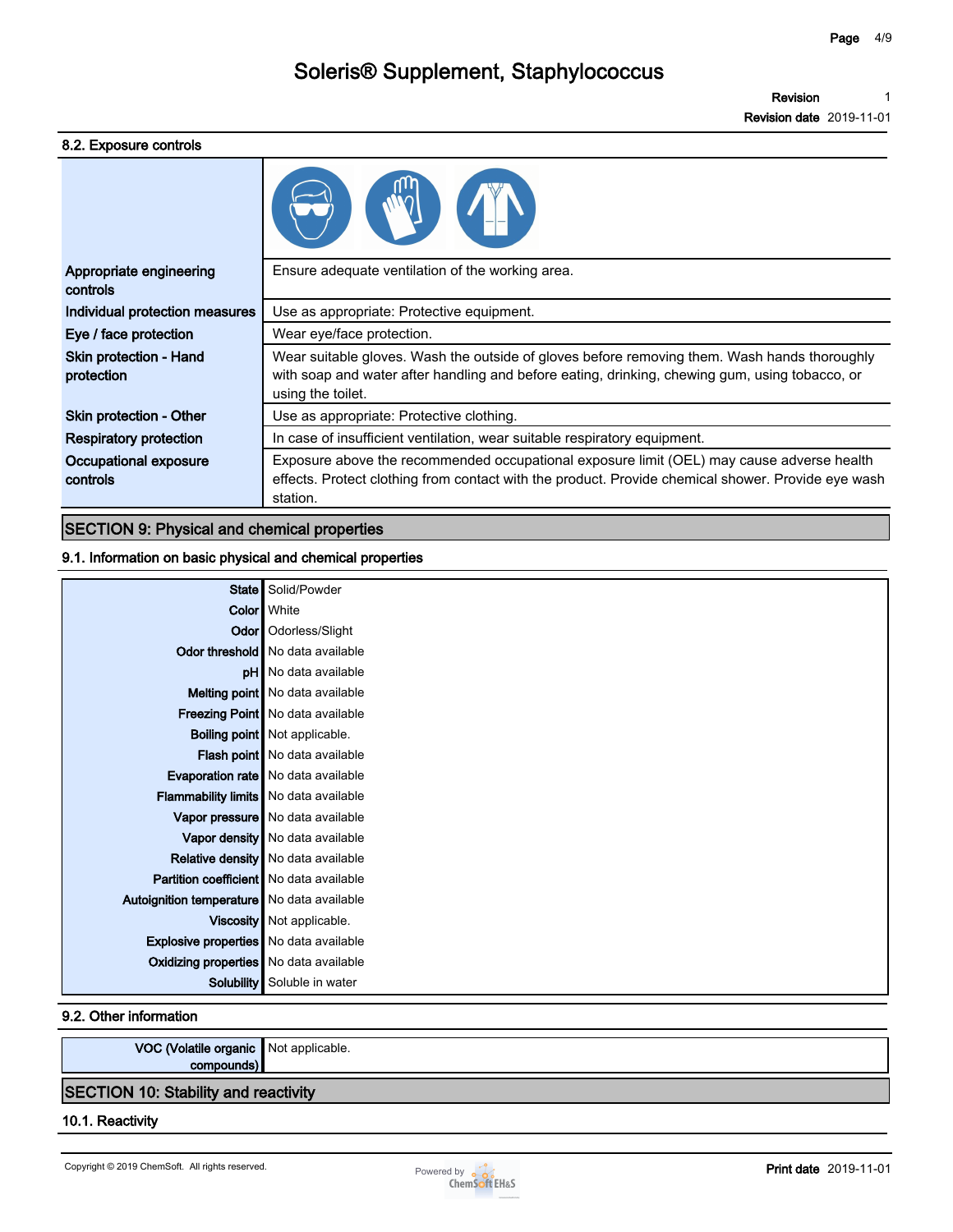**Revision 1**

**Revision date 2019-11-01**

| 10.1. Reactivity                             |                                                                                                                                    |  |  |  |
|----------------------------------------------|------------------------------------------------------------------------------------------------------------------------------------|--|--|--|
|                                              | Stable under normal conditions.                                                                                                    |  |  |  |
| 10.2. Chemical stability                     |                                                                                                                                    |  |  |  |
|                                              | Stable under normal conditions.                                                                                                    |  |  |  |
| 10.3. Possibility of hazardous reactions     |                                                                                                                                    |  |  |  |
|                                              | Under the specified conditions, hazardous reactions that lead to excessive temperatures or<br>pressure are not expected.           |  |  |  |
| 10.4. Conditions to avoid                    |                                                                                                                                    |  |  |  |
|                                              | Keep away from extreme temperatures, Moisture.                                                                                     |  |  |  |
| 10.5. Incompatible materials                 |                                                                                                                                    |  |  |  |
|                                              | No data available.                                                                                                                 |  |  |  |
| 10.6. Hazardous decomposition products       |                                                                                                                                    |  |  |  |
|                                              | Carbon oxides.                                                                                                                     |  |  |  |
|                                              |                                                                                                                                    |  |  |  |
| <b>SECTION 11: Toxicological information</b> |                                                                                                                                    |  |  |  |
| 11.1. Information on toxicological effects   |                                                                                                                                    |  |  |  |
| <b>Acute toxicity</b>                        | Harmful if swallowed.                                                                                                              |  |  |  |
| Skin corrosion/irritation                    | May cause irritation to skin. May cause dermatitis.                                                                                |  |  |  |
| Serious eye damage/irritation                | May cause eye irritation.                                                                                                          |  |  |  |
| Respiratory or skin                          | May cause allergic reactions in susceptible people. May cause sensitization by inhalation and skin                                 |  |  |  |
| sensitization                                | contact.                                                                                                                           |  |  |  |
| Germ cell mutagenicity<br>Carcinogenicity    | No mutagenic effects reported.<br>Not found to be a potential carcinogen in the International Agency for Research on Cancer (IARC) |  |  |  |
|                                              | Monographs, Volumes 1-123.                                                                                                         |  |  |  |
|                                              | Not listed in the National Toxicology Program (NTP) 14th Report on Carcinogens.                                                    |  |  |  |
|                                              | Not listed in the American Conference of Governmental Industrial Hygienists (ACGIH) Guide to                                       |  |  |  |
|                                              | Occupational Exposure Values.<br>Not listed in the OSHA standard 1910.1003 Carcinogens.                                            |  |  |  |
| <b>Reproductive toxicity</b>                 | No teratogenic effects reported.                                                                                                   |  |  |  |
| STOT-single exposure                         | May cause allergy or asthma symptoms or breathing difficulties if inhaled.                                                         |  |  |  |
| STOT-repeated exposure                       | No Significant Hazard.                                                                                                             |  |  |  |
| <b>Aspiration hazard</b>                     | No Significant Hazard.                                                                                                             |  |  |  |
| Repeated or prolonged                        | Avoid prolonged or repeated exposure. Delayed appearance of the complaints and development of                                      |  |  |  |
| exposure                                     | hypersensitivity (difficult breathing, coughing, asthma) are possible.                                                             |  |  |  |
| 11.1.2. Mixtures                             |                                                                                                                                    |  |  |  |
|                                              | See Section(s) 3 for further information.                                                                                          |  |  |  |
| 11.1.3. Hazard Information                   |                                                                                                                                    |  |  |  |
|                                              | See Section(s) 2 and 3 for further information.                                                                                    |  |  |  |
| 11.1.4. Toxicological information            |                                                                                                                                    |  |  |  |
|                                              | No data available                                                                                                                  |  |  |  |
| 11.1.5. Hazard Class                         |                                                                                                                                    |  |  |  |
|                                              | See Section(s) 2 and 14 for further information.                                                                                   |  |  |  |
| 11.1.6. Classification Criteria              |                                                                                                                                    |  |  |  |
|                                              |                                                                                                                                    |  |  |  |

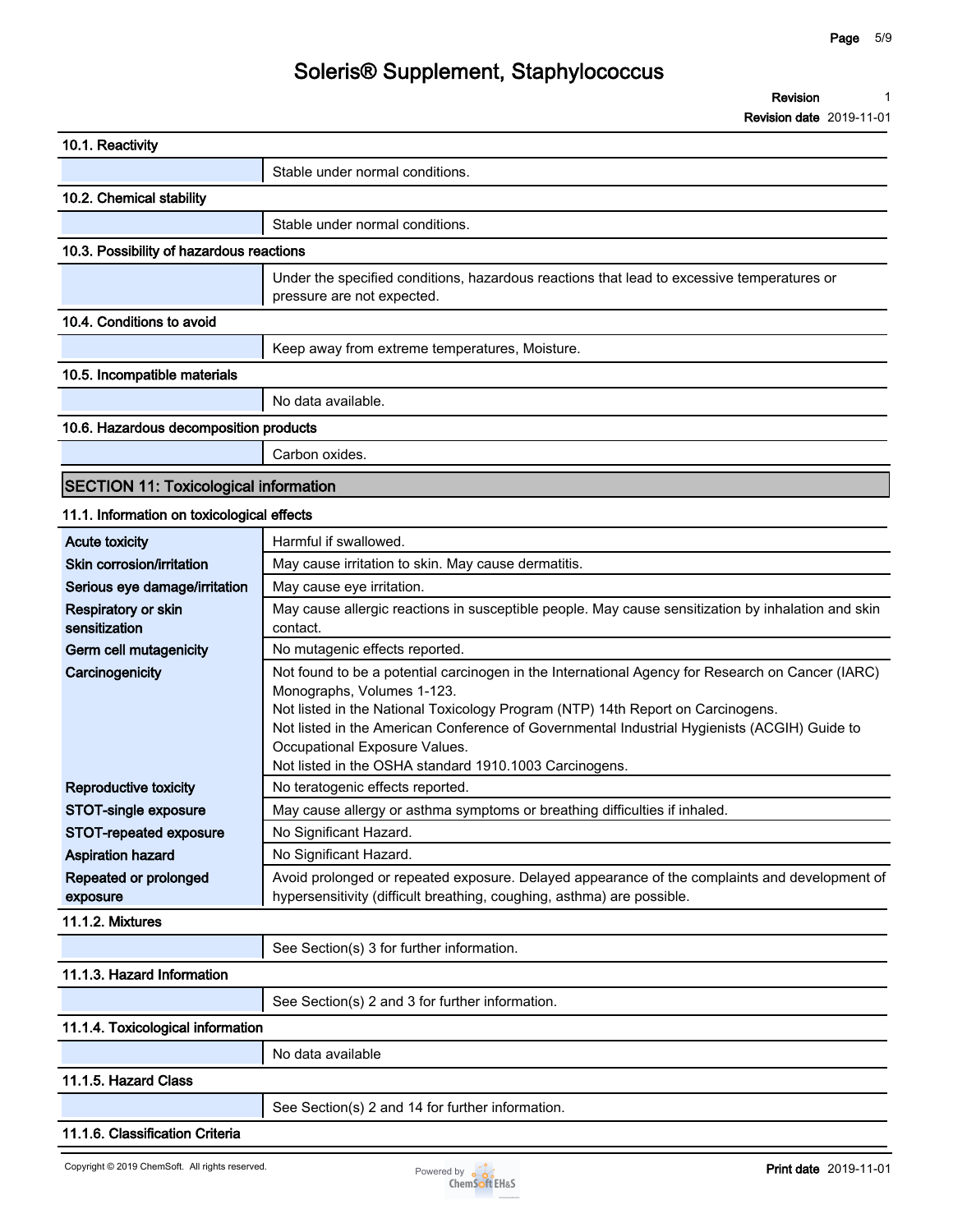**Revision 1**

| 11.1.6. Classification Criteria                  |                                                                                                                                              |
|--------------------------------------------------|----------------------------------------------------------------------------------------------------------------------------------------------|
|                                                  | Based on the Globally Harmonized System (GHS) considerations for the classification of mixtures.<br>See Section 15 for regulatory citations. |
| 11.1.7. Information on likely routes of exposure |                                                                                                                                              |
|                                                  | Eye contact. Ingestion. Inhalation. Skin contact.                                                                                            |
|                                                  | 11.1.8. Symptoms related to the physical, chemical and toxicological characteristics                                                         |
|                                                  | See Section(s) 4.2 for further information.                                                                                                  |
|                                                  | 11.1.9. Delayed and immediate effects as well as chronic effects from short and long-term exposure                                           |
|                                                  | See Section(s) 4.2 for further information.                                                                                                  |
| 11.1.10. Interactive effects                     |                                                                                                                                              |
|                                                  | No data available.                                                                                                                           |
| 11.1.11. Absence of specific data                |                                                                                                                                              |
|                                                  | <1% of this mixture consists of ingredients of unknown acute toxicity.                                                                       |
| 11.1.12. Mixture versus substance information    |                                                                                                                                              |
|                                                  | See Section(s) 3 for further information.                                                                                                    |
| 11.1.13. Other information                       |                                                                                                                                              |
|                                                  | Caution - substance not yet fully tested.                                                                                                    |
| <b>SECTION 12: Ecological information</b>        |                                                                                                                                              |
| 12.1. Toxicity                                   |                                                                                                                                              |
|                                                  | No data available                                                                                                                            |
| 12.2. Persistence and degradability              |                                                                                                                                              |
|                                                  | No data is available on this product.                                                                                                        |
| 12.3. Bioaccumulative potential                  |                                                                                                                                              |
|                                                  |                                                                                                                                              |
|                                                  | No data is available on this product.                                                                                                        |
| <b>Partition coefficient</b>                     |                                                                                                                                              |
|                                                  | Soleris® Supplement, No data available<br>Staphylococcus                                                                                     |
| 12.4. Mobility in soil                           |                                                                                                                                              |
|                                                  | No data is available on this product.                                                                                                        |
| 12.5. Results of PBT and vPvB assessment         |                                                                                                                                              |
|                                                  | No data is available on this product.                                                                                                        |
| 12.6. Other adverse effects                      |                                                                                                                                              |
|                                                  | Caution - substance not yet fully tested.                                                                                                    |
| <b>SECTION 13: Disposal considerations</b>       |                                                                                                                                              |
| 13.1. Waste treatment methods                    |                                                                                                                                              |
|                                                  | Follow label instructions. Dispose of in compliance with all local and national regulations.                                                 |
| <b>Disposal methods</b>                          |                                                                                                                                              |

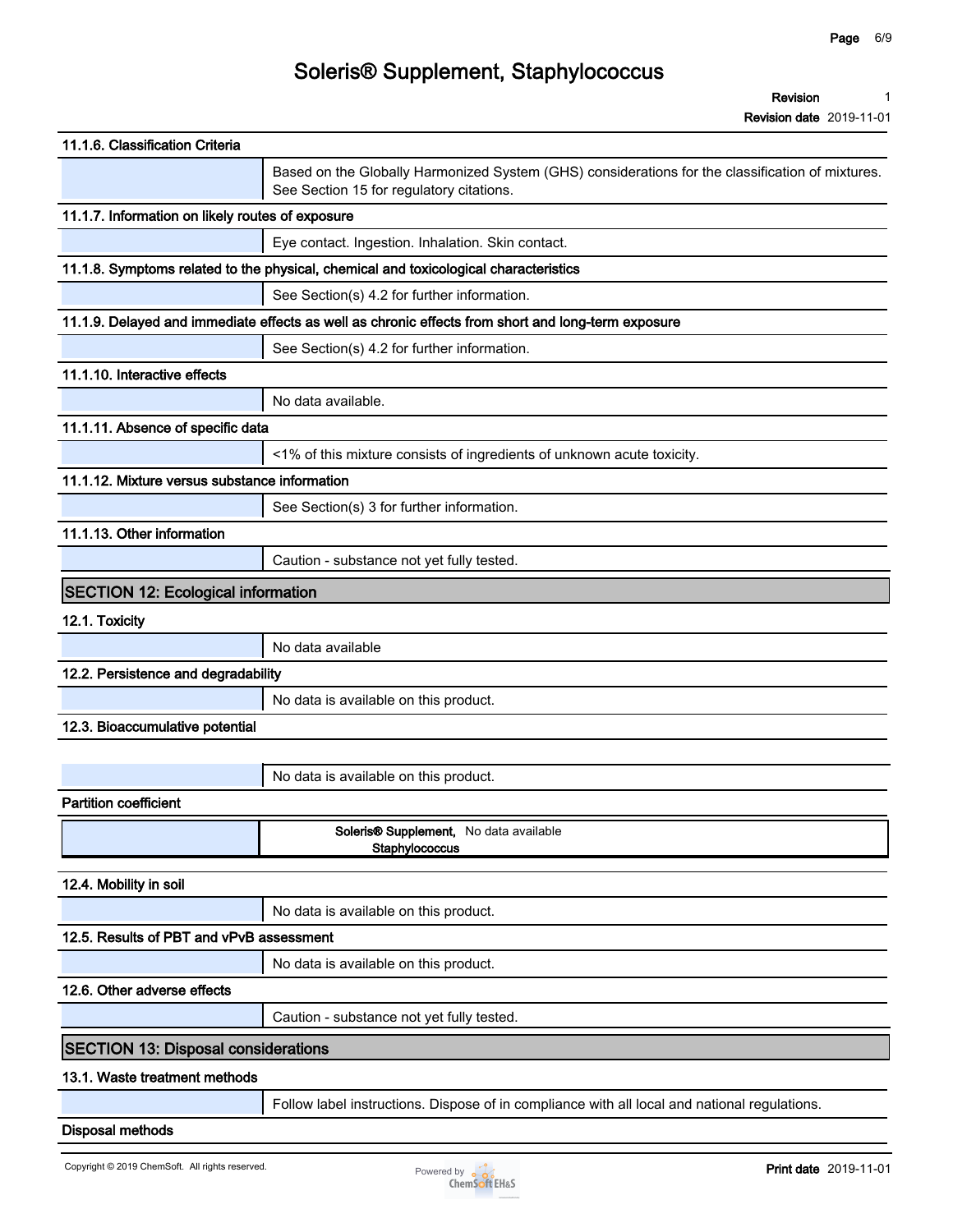**Revision 1**

**Revision date 2019-11-01**

| Disposal methods                                |                                                                                                                                                                                                                                                                                                                                                                                                                                                                                                                                                                 |
|-------------------------------------------------|-----------------------------------------------------------------------------------------------------------------------------------------------------------------------------------------------------------------------------------------------------------------------------------------------------------------------------------------------------------------------------------------------------------------------------------------------------------------------------------------------------------------------------------------------------------------|
|                                                 | Do not contaminate water by cleaning of equipment or disposal of wastes. Do not flush into surface<br>water. Dispose of in compliance with all local and national regulations.                                                                                                                                                                                                                                                                                                                                                                                  |
| <b>Disposal of packaging</b>                    |                                                                                                                                                                                                                                                                                                                                                                                                                                                                                                                                                                 |
|                                                 | Nonrefillable container. Do not reuse or refill this container.<br>If empty: Do not reuse this container. Place in trash or offer for recycling, if available.<br>If partly filled: Call your local solid waste agency for disposal instructions. Never place unused<br>product down any indoor or outdoor drain.                                                                                                                                                                                                                                               |
| <b>SECTION 14: Transport information</b>        |                                                                                                                                                                                                                                                                                                                                                                                                                                                                                                                                                                 |
| 14.1. UN number                                 |                                                                                                                                                                                                                                                                                                                                                                                                                                                                                                                                                                 |
|                                                 | The product is not classified as dangerous for carriage.                                                                                                                                                                                                                                                                                                                                                                                                                                                                                                        |
| 14.2. UN proper shipping name                   |                                                                                                                                                                                                                                                                                                                                                                                                                                                                                                                                                                 |
|                                                 | The product is not classified as dangerous for carriage.                                                                                                                                                                                                                                                                                                                                                                                                                                                                                                        |
| 14.3. Transport hazard class(es)                |                                                                                                                                                                                                                                                                                                                                                                                                                                                                                                                                                                 |
|                                                 | The product is not classified as dangerous for carriage.                                                                                                                                                                                                                                                                                                                                                                                                                                                                                                        |
| 14.4. Packing group                             |                                                                                                                                                                                                                                                                                                                                                                                                                                                                                                                                                                 |
|                                                 | The product is not classified as dangerous for carriage.                                                                                                                                                                                                                                                                                                                                                                                                                                                                                                        |
| 14.5. Environmental hazards                     |                                                                                                                                                                                                                                                                                                                                                                                                                                                                                                                                                                 |
|                                                 | The product is not classified as dangerous for carriage.                                                                                                                                                                                                                                                                                                                                                                                                                                                                                                        |
| 14.6. Special precautions for user              |                                                                                                                                                                                                                                                                                                                                                                                                                                                                                                                                                                 |
|                                                 | The product is not classified as dangerous for carriage.                                                                                                                                                                                                                                                                                                                                                                                                                                                                                                        |
|                                                 | 14.7. Transport in bulk according to Annex II of MARPOL 73/78 and the IBC Code                                                                                                                                                                                                                                                                                                                                                                                                                                                                                  |
|                                                 | The product is not classified as dangerous for carriage.                                                                                                                                                                                                                                                                                                                                                                                                                                                                                                        |
| <b>SECTION 15: Regulatory information</b>       |                                                                                                                                                                                                                                                                                                                                                                                                                                                                                                                                                                 |
|                                                 | 15.1. Safety, health and environmental regulations/legislation specific for the substance or mixture                                                                                                                                                                                                                                                                                                                                                                                                                                                            |
| <b>Regulations</b>                              | Hazard Communication Standard: 29 Code of Federal Regulations 1910.1200: Occupational<br>Safety and Health Standards: Z: Toxic and Hazardous Substances: Hazard Communication.                                                                                                                                                                                                                                                                                                                                                                                  |
| Chemical<br>Inventories/Right-to-Know<br>Lists: | --International--.<br>Basel Convention (Hazardous Waste): Not applicable.<br>Chemical Weapons Convention (OPCW): This material contains no reportable components.<br>Kyoto Protocol Greenhouse Gases: This material contains no reportable components.<br>Mercosur Agreement: Applicable.<br>Montreal Protocol: This material contains no reportable components.<br>The Rotterdam Convention: This material contains no reportable components.<br>The Stockholm Convention: This material contains no reportable components.<br>--Asia and the ASEAN Nations--. |
|                                                 | Catalog of Hazardous Chemicals (China): This material contains no reportable components.<br>Regulation of Minister of Trade of the Republic of Indonesia, Number 75, Year 2014, regarding The                                                                                                                                                                                                                                                                                                                                                                   |

**components.**



**Second Amendment of Minister of Trade, Number 44, Year 2009, Regarding Provision, Distribution, and Control of Hazardous Substances: This material contains no reportable** 

**Chemical Substances Control Law (Japan): This material contains no reportable components. Industrial Safety and Health Act, Dangerous Substances (Japan): This material contains no**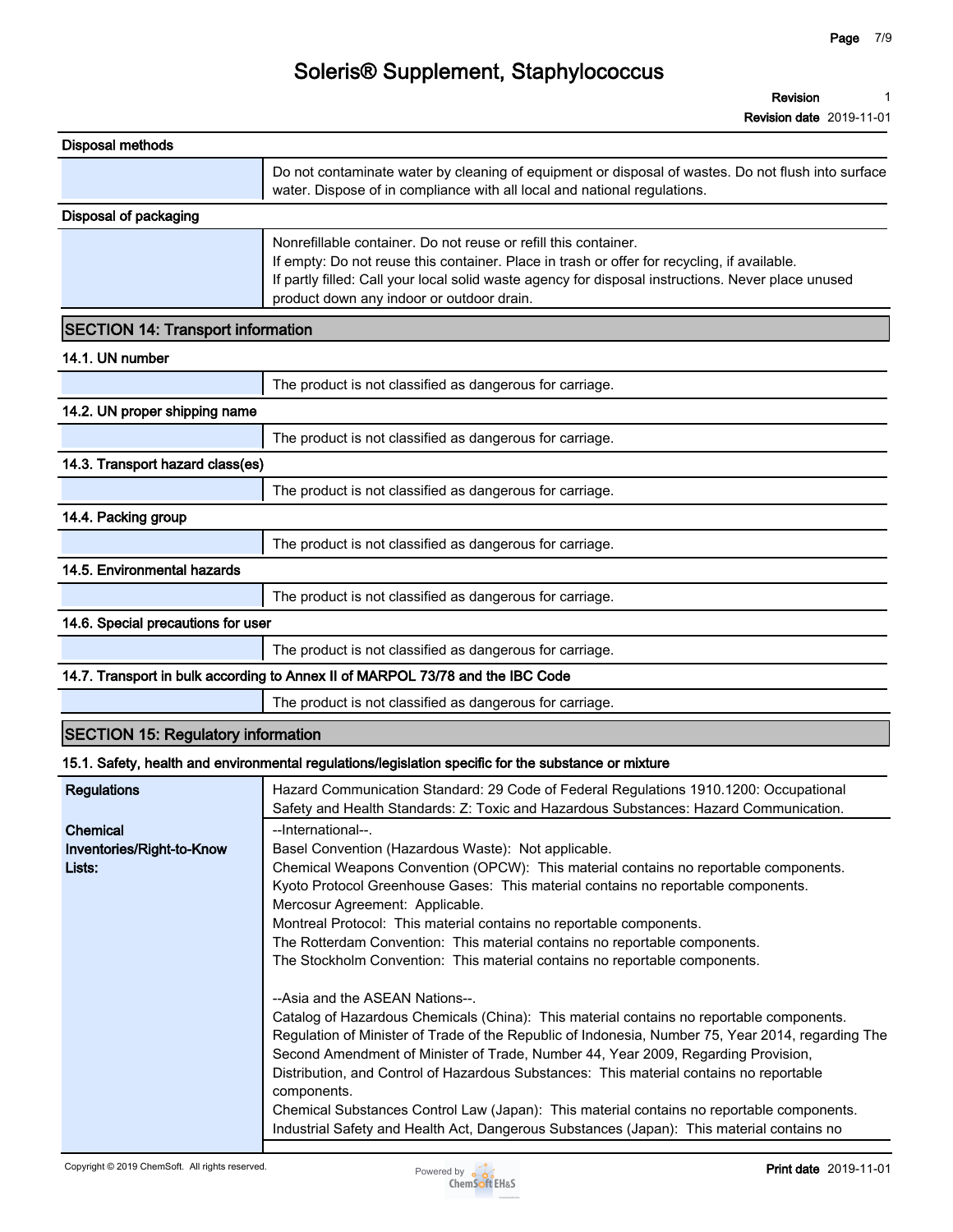**Revision date 2019-11-01**

### **15.1. Safety, health and environmental regulations/legislation specific for the substance or mixture**

| готт оагогд тюаан ана онтногителан годинаалгагодонаалг ороонго гог аго оавоангоо ог тилааго    |
|------------------------------------------------------------------------------------------------|
| reportable components.                                                                         |
| Poisonous and Deleterious Substances Act (Japan): This material contains no reportable         |
| components.                                                                                    |
| Chemical Substances Subject to Permission (Korea): This material contains no reportable        |
| components.                                                                                    |
| Restricted or Prohibited Substances (Korea): This material contains no reportable components.  |
| Use and Standards of Exposure of Chemicals Hazardous to Health (USECHH), Regulation 2000       |
| (Malaysia): This material contains no reportable components.                                   |
| Philippine Inventory of Chemicals and Chemical Substances (PICCS): Toxic Substances and        |
| Hazardous and Nuclear Wastes Control Act (RA6969):, [Nalidixic acid, CAS No. 389-08-2].        |
| Taiwan Toxic and Concerned Chemical Substances Control Act (TCCSCA): This material contains    |
| no reportable components.                                                                      |
| Hazardous Substances Act (Thailand): This material contains no reportable components.          |
| Law on Chemicals (Vietnam): This material contains no reportable components.                   |
| --Australia and New Zealand--.                                                                 |
| Australian Dangerous Goods Code: Not applicable.                                               |
| Australian Inventory of Chemical Substances (AICS): All ingredients listed or exempt.          |
| New Zealand Inventory of Chemicals (NZIoC): All ingredients listed or exempt.                  |
|                                                                                                |
| --European Union (EU) and the United Kingdom (UK)--.                                           |
| Authorization List (Annex XIV of REACH): All ingredients listed or exempt.                     |
| Annex XVII for REACH: This material contains no reportable components.                         |
| Article 95 of the Biocidal Products Regulation (BPR): Not applicable.                          |
|                                                                                                |
| --North America--.                                                                             |
| Domestic/Non-Domestic Substances Lists (DSL/NDSL): All ingredients listed or exempt.           |
| Toxic Substances Control Act (TSCA): All ingredients listed or exempt.                         |
| Massachusetts Right-to-Know Hazardous Substance List: This material contains no reportable     |
| components.                                                                                    |
| New Jersey Worker and Community Right to Know Act: This material contains no reportable        |
| components.                                                                                    |
| Pennsylvania Right to Know Law: This material contains no reportable components.               |
| Rhode Island Right-to-Know General Law: This material contains no reportable components.       |
|                                                                                                |
| ** California residents please note**.                                                         |
| WARNING: This product can expose you to chemicals, including nalidixic acid, CAS No. 389-08-2, |
| which is/are known to the State of California to cause cancer. For more information go to      |
| www.P65Warnings.ca.gov.                                                                        |

## **SECTION 16: Other information**

#### **Other information**

| <b>Revision</b> | This document differs from the previous version in the following areas:. |
|-----------------|--------------------------------------------------------------------------|
|                 | - Description.                                                           |
|                 | 1 - Product Use.                                                         |
|                 | 2 - 2.1.2. Classification - GHS.                                         |
|                 | 2 - Precautionary Statement: Prevention.                                 |
|                 | 2 - Precautionary Statement: Response.                                   |
|                 | 2 - Precautionary Statement: Storage.                                    |
|                 | 4 - Inhalation.                                                          |
|                 | 4 - Eye contact.                                                         |
|                 | 4 - Skin contact.                                                        |
|                 |                                                                          |